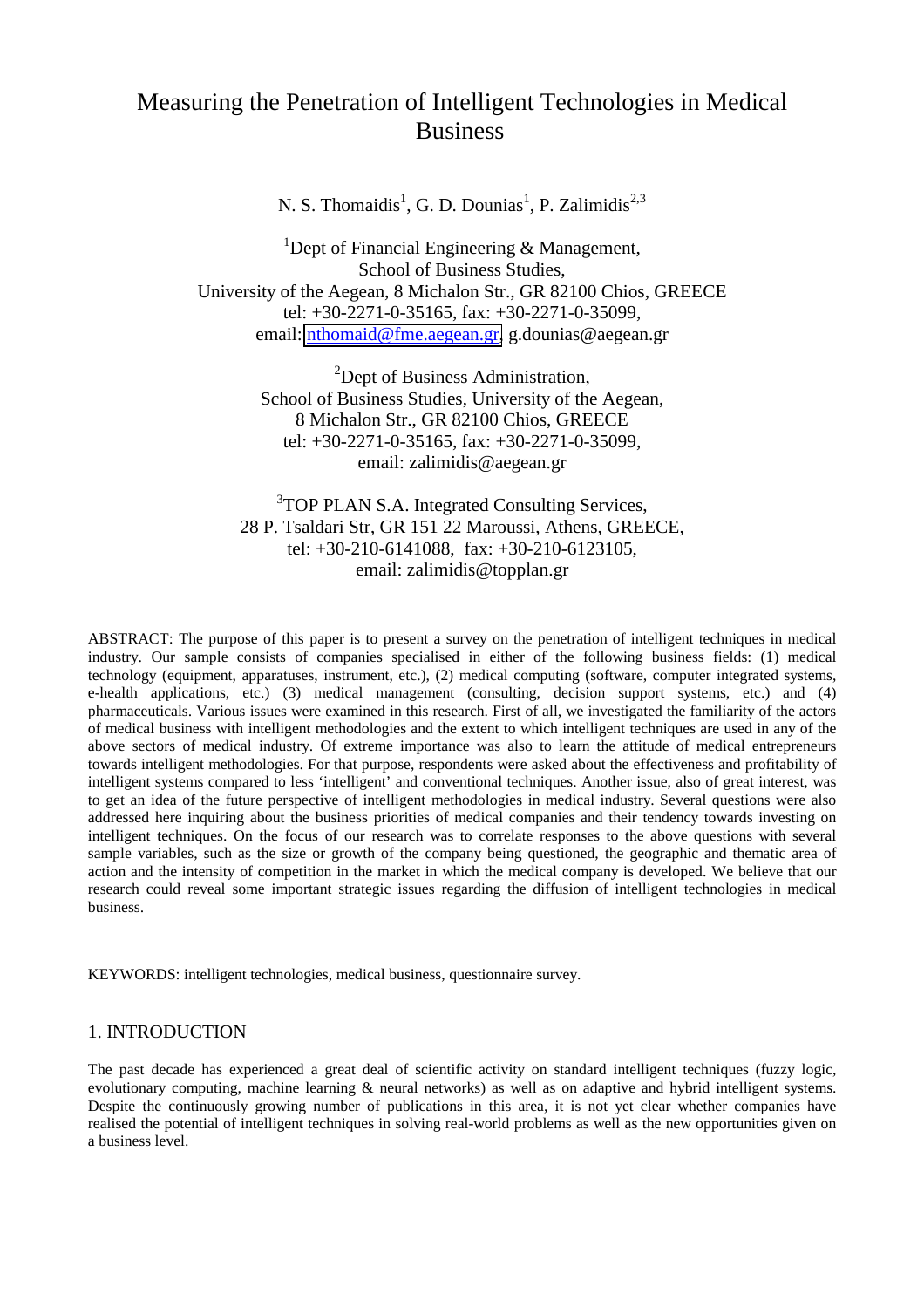In one of the first attempts, CoIL (the **Co**mputational Intelligence and Learning cluster<sup>1</sup>) conducted a survey to gain a picture of the current state of the art and future expectations of intelligent techniques (cf. [\[1\]\)](#page-6-0). Survey participants were mainly CoIL nodes from industry and business, representing the following sectors:

- ! *primary and process industries* (metallurgy, oil/petro-chemical, mining, glass, cement, building, power, etc.)
- ! *trade, finance R&D and services* (banking, insurance, logistics, tourism, transportation, home and personal care, informatics, etc. )

The survey revealed some interesting facts on the present and future of intelligent technologies. First, most of the respondents were found to have a good level of acquaintance with intelligent technologies, which was not surprising as all were CoIL nodes and they had inevitably come into contact with at least one technology. The survey also showed that intelligent technologies retain their main impact and expected applications in traditional industrial areas, such as decision support systems and quality control. In addition to that, they were beginning to be used in some emerging application areas, such as e-commerce. With respect to the current/ future trends in the use of intelligent techniques, it was found that in most applications both individual and hybrid technologies were gaining ground. Still, hybrid systems were not as popular as individual intelligent technologies. Responses also showed that nodes had already benefit from applying intelligent technologies but they expected more for the future.

In this paper, we present a survey, similar in nature to the aforedescribed, whose purpose is to draw a picture of the popularity of intelligent techniques in a particular business sector, the medical industry. This survey is sponsored by  $\text{EUNITE}^2$  and addressed to companies and organisations, specialised in various sectors of medical business (medical technology and equipment, medical computing and computer systems, medical management and consulting, pharmaceuticals, etc.). Since research is still in progress, our discussion is more focused on methodological issues. In section 2, we present the sample and the objectives of our survey. We also analyse the design of the questionnaire used for collecting the relevant information from medical companies and organisations. Section 3 attempts to sketch some general tendencies or attitudes, as revealed to us from the early stages of the survey. Finally, section 4 concludes the paper and sets future directions for our research.

# 2. METHODOLOGY OF THE RESEARCH

In this section, we discuss some methodological issues related to our survey. We start with describing the sample and we then move on to analyse the objectives of our survey. Finally, we discuss the principles underlying the design of our questionnaire.

# SAMPLE SPECIFICATION

l

The sample of our research consists of companies or organisations specialised in either of the following business fields:

- ! *Medical technology;* meaning all kinds of medical equipment, apparatuses, instruments, packaging material, etc. Production-line technology is also implied.
- ! *Medical Information Systems;* various aspects of information systems for medical or healthcare applications (medical software, medical networking, computer integrated systems, etc.)
- *Medical Management*; referring to companies offering management or consulting services to healthcare providers, such as hospitals or clinics.
- ! *Pharmaceuticals*; referring to pharmaceutical products.

Although the above taxonomy serves well for methodological purposes, it does not occasionally reflect the reality in medical business. Many medical companies show high degree of product diversification and therefore are activated in more than one of the fields given above.

<sup>&</sup>lt;sup>1</sup> More information on the objectives and the activities of the Computational Intelligence and Learning Cluster can be found in CoIL's website at http://www.dcs.napier.ac.uk/coil/. 2

<sup>&</sup>lt;sup>2</sup> EUNITE is a Network of Excellence funded by the Information Society Technologies Programme (IST) within the European Union's Fifth RTD Framework Programme. The Network has founded with the purpose to 'join forces' of Intelligent Technologies for exploiting the potential of their synergies towards building Smart Adaptive Systems and promoting their practical implementations. It has started on 2001 and now consists of more than 90 (active) nodes (universities, research institutes and industries) from all across EU. For more information on the EUNITE Network see http://www.eunite.org/.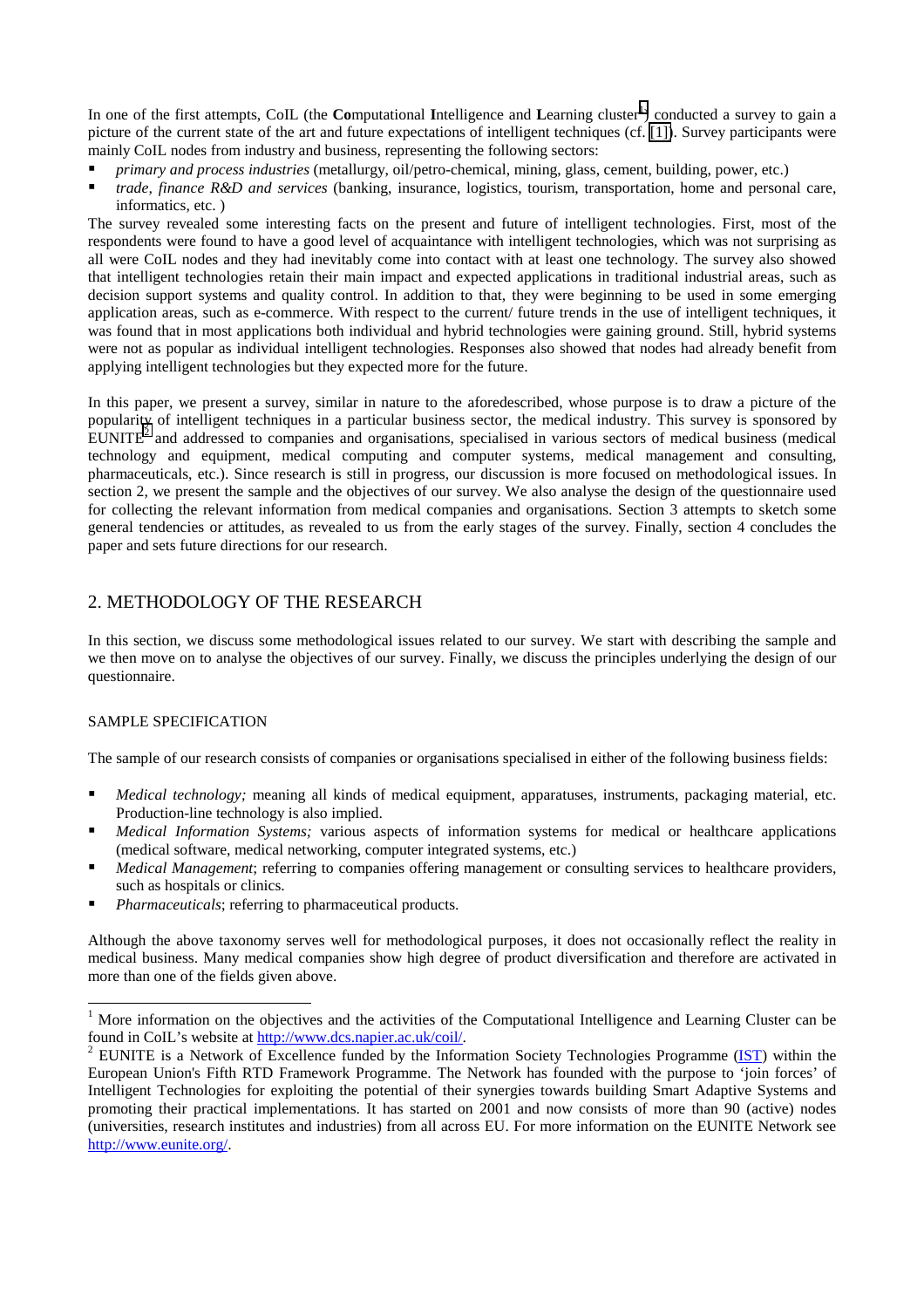#### OBJECTIVES

Several issues were addressed in this survey. First of all, we were interested in investigating the current status of intelligent technologies/techniques in medical industry. How familiar are the actors of medical business with intelligent methodologies and to what extent are intelligent techniques used in any of the above sectors of medical industry? Of extreme importance was also to get an idea of how medical entrepreneurs see intelligent methodologies. Are the latter capable of solving problems arising in medical industry? Are they amongst the effective ways to do that? How profitable they are compared to standard and 'less intelligent' techniques?

Another issue, also of great importance, was to investigate the future perspective of intelligent methodologies in medical industry. For that purpose, sample companies were asked about their business priorities and about whether their prime business interest focuses on the adoption of intelligent technologies or on other 'prerequisites' like construction of databases, electronic data interchange, data processing, etc. In that way, we could gain a picture of whether medical companies and organizations are in fact ready to adopt 'intelligence' in their products and/or their structure. Very important for the future of intelligent technologies in medicine is also to learn how much actors of medical business count on IT. Would they be willing to learn more on intelligence technologies? Would their companies invest on adopting intelligent techniques and possibly training their personnel on them? Is it likely that intelligent techniques become a competitive advantage for those who will use them in the future?

Among the primal goals of our research was to correlate responses on the questions addressed above with various sample variables such as:

- a) The *size* (or *growth*) of the company taking part in the survey. Several variables were used to measure the size or growth of the company: the number of employees, the annual turnover, the degree of product or activity diversification, possible participation in joint-ventures, etc.
- b) The *geographic area of action*. This is the country or continent that the company is activated in. We are also interested in learning whether each company acts on a national or international level.
- c) The *thematic area of action;* this is the medical business sector(s) that the company is specialised in.
- d) The *intensity of market competition*; this is referred to the intensity of competition in the market that the company is mainly developed in.

#### QUESTIONNAIRE DESIGN

Some general rules of thumb, which are suggested in the literature (see for example [\[2\]-\[5\]\)](#page-6-0), were incorporated into the design of our questionnaire. Those rules apply to almost any kind of survey involving questionnaires and seem to work well in practice.

In principal, most of the questions were posed in a multiple-choice format, prompting for particular responses. Those are usually termed in the literature as *closed-format* questions, in contrast to *open-format* questions which do not include a predetermined set of responses and the participant is free to answer however he/she chooses. The latter type of questions was generally avoided as it suffers from several disadvantages.

First, the very nature of open-format questions makes them difficult to be processed by an analyst. There is no way to automatically tabulate or perform statistical analysis on them, which means that they usually have to be considered oneby-one. This is obviously more costly in time and money, and may not be practical for time-sensitive evaluations. Open questions may also require more thought on the part of the participants and may cause them to lose interest on the questionnaire sooner. Closed-format questions, on the other hand, offer many advantages in time and money. By restricting the answer set, it is easy to calculate percentages and other hard statistical data over the whole group or over any subgroup of participants. Last but not least, closed-format questions allow the researcher to filter out useless or extreme answers that possibly occur in an open-format question.

Since in a closed-format question it is difficult, and sometimes risky, to predict in advance the exact number of responses, care was taken to include a no-opinion or an 'other' type of option, whenever applicable. In each case, the presence of such a neutral option was counterbalanced by a broad range of answers so that the no-opinion choice is not over-utilised, especially by non-enthusiastic questionnaire takers. Part of our questionnaire were also questions asking for company's or contact person's details, as a means to correlate response sets between different groups of companies or participants. Attention was paid, however, to ask a minimal number of such questions, as those are often "inconvenient" to answer. Whenever confidential questions were unavoidably included (e.g. questions asking about the growth of the company), we tried to form them as unobtrusively as possible in order to avoid ruffling participants and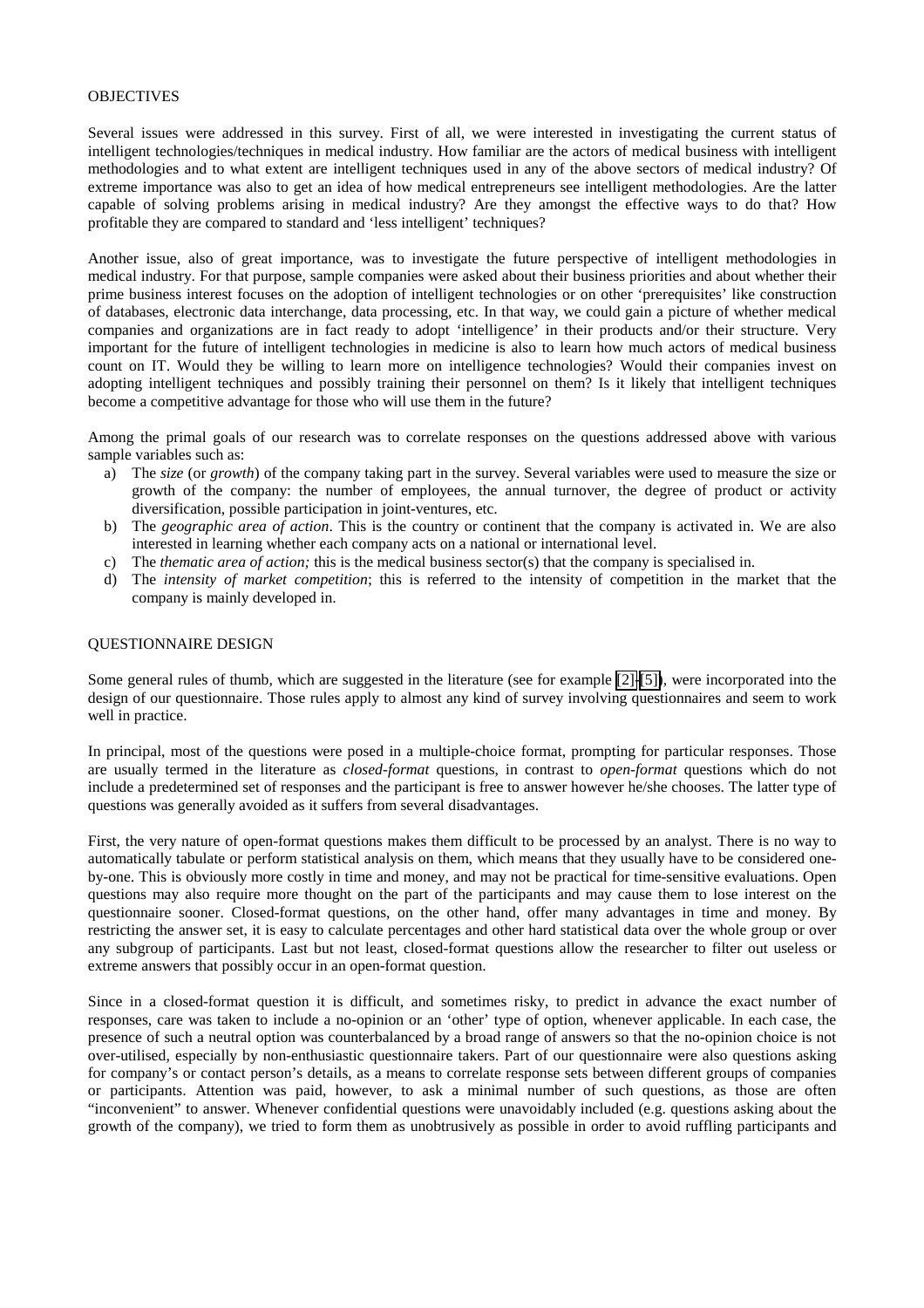causing them to respond less truthfully. This was actually a general principal underlying the phrasing of most questions asked in our survey.

The questionnaire was implemented in Microsoft Excel© version 2000 using some additional features, such as option buttons, check and text boxes<sup>3</sup>. Each cluster of questions is organised in a single spreadsheet, while 'backward' and 'forward' hyperlinks help the user move from one part to the other, following thus a serial procedure. At the end of the questionnaire a command button was put which allows the automatic delivery of the questionnaire file to the organiser of the survey. The purpose of using a computer-based questionnaire with those additional features was to make a userfriendlier environment for the respondent and, most important, to minimise shipping and processing times from both sides of the survey (respondents and analysts).

The objectives of our survey, presented in the previous paragraph, served as a guideline for the structuring of our questionnaire. As a natural consequence, the set of the questions addressed to the respondents were divided into four clusters: those asking about 1) the current status of intelligent technologies in medical business 2) the future perspective 3) the status of the represented company and 4) administrative information (contact person's and company's details).

In the sequel, we analytically describe the questions falling into each of the above categories.

#### **Current Status of intelligent technologies in medicine**

This part of the questionnaire includes four questions. The first one investigates the familiarity of the respondent with intelligent technologies and techniques. Instead of prompting for a direct response, such as 'Yes, I am familiar with such technologies' or 'No, I am not', we rather ask the participant to identify the following types of technologies:

- a) Intelligent web browsing/search engines
- b) Intelligent data analysis/data mining/decision support
- c) Smart algorithms for image processing
- d) Business intelligence/knowledge management
- e) Fuzzy logic controllers

as those are, in our opinion, popular applications of 'intelligence'. This way of posing the question helps both analyst and participant to establish a common language of communication and, most important to avoid any misinterpretation of subtle terms, such as 'intelligence'. It will further allow us to correlate acquaintance with any of the above systems with the type of the company or the position of the person been contacted.

Question 2 asks the participant to identify, if possible, intelligent products/solutions/methods within his\her business or organisation environment. On a positive response, we further ask for the particular sectors including such intelligent systems, by providing the following list of responses:

- a) Medical Software, Computer Integrated Systems, Computer tools & Applications
- b) Hardware, apparatuses, devices, manufacturing lines
- c) Medical Services/Monitoring/Support
- d) Managerial Decision Support, Data Analysis, Web services
- e) Other

 $\overline{\phantom{a}}$ 

In the latter case, the respondent is prompted to briefly state which.

The third question investigates how actors of medical business currently see intelligent technologies. Again, the following list of responses is given:

- a) Capable of solving problems arising in medical business
- b) More profitable compared to less 'intelligent' and conventional techniques
- c) Not at a stage to make profit yet
- d) I do not have any concrete opinion on the topic
- e) Other (please, briefly state which)

 $3<sup>3</sup>$  A copy of the questionnaire file can be downloaded from http://decision.ba.aegean.gr/pubs/EUNITE/Questionnaire\_Medical\_Business.xls.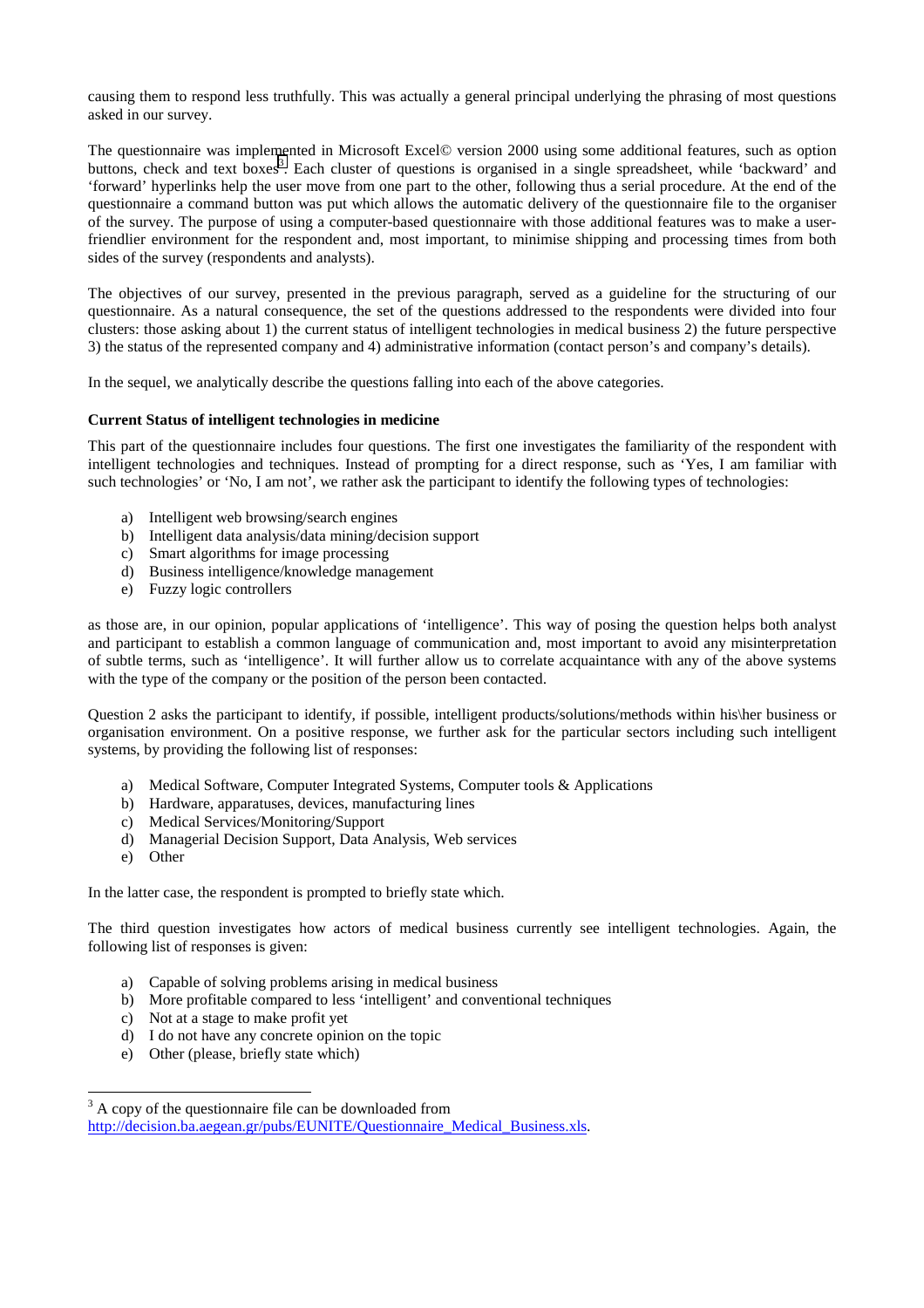#### **Future perspective of intelligent technologies in medical business**

This part of the questionnaire comprises five questions. The first one, labelled as 'Question 4', asks for the business priorities of the company that the respondent represents. This is also a closed-format question including the following set of responses:

- a) Electronic Data Interchange (EDI)
- b) Construction of Databases
- c) Data processing
- d) Adoption of Intelligent technologies/methodologies
- e) Other (please, briefly state which)

Note that responses, in this case, are presented in a logical order, as typically the adoption of intelligent technologies (option d) presupposes a, b  $&c.$ 

The next question (q. 5) asks for the respondent's opinion on whether intelligent technologies are likely to become a competitive advantage for those enterprises that will adopt them in the future. Three equally distributed answers are provided here (quite, fairly and hardly likely), along with a no-opinion choice.

The following two questions (g. 6  $\&$  7) investigate the tendency of medical companies/organisations towards intelligent technologies: Would they be interested in keeping track with latest developments? Would they invest on training their personnel (employees and executives) on this subject? The answers provided for both questions were three: 'Yes', 'Maybe', 'No'. In the final question of this part (question 8), we ask for the particular areas of company's business activity which would, on the participant's opinion, attract intelligent technologies/techniques. We have exceptionally chosen this to be an open-format question, as we didn't want to prejudice the respondent in favour of certain options and, therefore, prompt him\her for a particular response. Allowing for possible ignorance on the behalf of the participant, we have also given the alternative choice 'I am not sure'.

#### **Status of the participating company**

In the third part of the questionnaire, we attempt to elicit certain pieces of information regarding the company's internal or external environment. This information will help us to correlate responses to the previous parts with several sample variables presented in the previous section.

In question 9 we inquire into the intensity of competition in the market that the company is mainly developed in. The possible responses are three: high, medium, low. Question 10 prompts for approximate estimations of the number of employees and the annual turnover of the company. Question 11 asks the respondent to describe the main areas of his/her company's business activity. The following options are given:

- a) Medical Technology & Equipment
- b) Medical software & computer systems
- c) Medical management & consulting
- d) Pharmaceuticals
- e) Other (please, briefly state which)

Finally, question 12 investigates the company's level of business activity (national/international).

#### **Administrative information**

In the fourth part of the questionnaire, we inquire for some further details regarding a) the company being represented (name, location of the headquarters) and b) the contact person being enquired (title, name, surname, position held at the company, email address). In particular, the position of the contact person is of special interest, as we want to explore the relation it has with the various response sets. The last two questions of this part are of mostly feedback nature; the one prompts for some comments on the survey or the questionnaire itself and the other asks whether the represented company would be interested in receiving a full report on the results of the survey. The fact that participating companies are entitled to the results of our survey was thought to be a good motive for taking part in the survey and, hence, it was announced to the participants in advance. The reasoning behind this policy is that any respectable company would like to gain a picture of the strategy of similar, and possibly competitive, companies regarding intelligent technologies.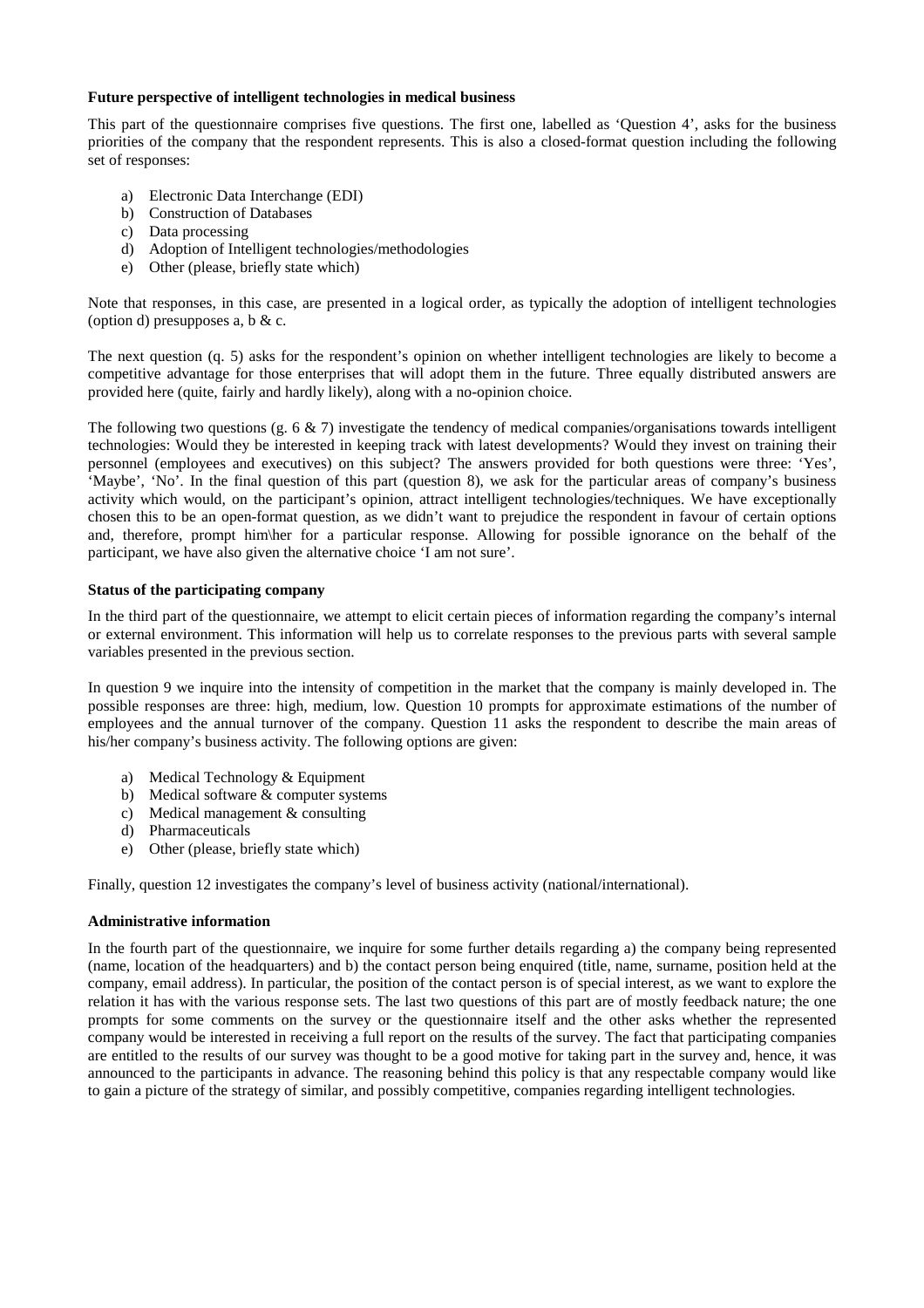# 3. FIRST RESULTS ON THE SURVEY

As a first step, we contacted via email more than 500 medical companies or organisations, inside or outside Europe, requesting for details (name, phone number, email address) of any person in the company being suitable to express his/her opinion on the matters of our survey<sup>4,5</sup>. However, this was not always feasible and frequently it took several working days for our message to reach the proper person. Once contact was established, arrangements were made to send the excel-based questionnaire along with some supplementary pieces of information (purpose of the survey, description of EUNITE and its activities, background definitions, etc.).

In parallel with emails, a session of telephone contacts was also organised with as many companies of our sample as possible. This was an attempt to give the contact a more personal character by directly informing people on the objectives of the survey and the purpose of EUNITE. As expected, telephone contacts enforced the participation in the survey.

Despite the various contacts, we think that our research is at a stage were quantitative conclusions cannot be safely drawn yet. The size and the quality of the sample being accumulated hardly allow us to detect interesting dependencies between response sets and sample variables. However, as among the companies responded to our call were some leading ones in the medical business sector (cf. General Electrics Medical Systems, Toshiba, etc), we believe that we are in a position to give some general trends and early results, mostly of qualitative nature.

In general, the current sample consists of medium to large companies being equally distributed among the various medical business sectors (equipment, information systems, management, pharmaceuticals, etc.). Most of the companies having responded to our call are based on Europe, while there were also few from US and Israel. The majority of represented companies seem to be activated on an international level, usually, under modest to keen market competition.

As regards the current status of intelligent technologies in medicine, it seems that intelligent web browsing/search engines, intelligent data analysis tools, smart algorithms for image processing and knowledge management are quite popular among medical entrepreneurs. In contrast, almost half of the participants are not aware of fuzzy logic controllers. Encouraging is the fact that the majority of participants were able to identify intelligent products, solutions or methods within their company's business activities, especially everything that has to do with software and networking applications, data analysis tools and web services. As regards the attitude towards intelligent systems, most of the participants seem to have a concrete opinion on the topic, sharing the view that intelligent technologies are capable of solving problems arising in medical business. The latter somewhat justifies the existence of intelligent systems in most of the companies being questioned. The level of agreement on the profitability and the effectiveness of intelligent technologies (options 3.2 & 3.3) is lower.

As far as the future perspective of intelligent technologies is concerned, answers are almost equally distributed among the various options of question 4. Almost half of the respondents have stated that the adoption of intelligent technologies is one of their business priorities. Furthermore, the majority of respondents expect that intelligent technologies are likely to become a competitive advantage for those enterprises that will adopt them in the future. Most of the companies would also like to keep track with latest developments in intelligent technologies, by joining, for example, a EUNITE-type Network of Excellence. However, in contrast to their interest, they are still reluctant to invest money or other resources on intelligent technologies. As regards possible areas of application of intelligent systems, responses vary with to the business sector in which every company is specialised. It seems however that there is space for intelligent solutions in medical applications.

## 4. CONCLUSIONS-FURTHER RESEARCH

 $\overline{\phantom{a}}$ 

In this paper, we present a survey on the penetration of intelligent technologies and techniques in medical industry, conducted on EUNITE's behalf. More than five hundred companies and organisations were contacted, which are specialised in various sectors of medical business, such as medical technology and equipment, medical computing and

<sup>&</sup>lt;sup>4</sup> Among the various candidate respondents, priority was given in a decreasing order to the head of research  $\&$ development, the director of the production line, the marketing manager and the sales manager.<br>
<sup>5</sup>. Although, EUNITE is mainly associated with companies and aggorizations within the EU

Although EUNITE is mainly associated with companies and organisations within the EU zone, we thought that extending the scope of our survey to other continents would give us the opportunity to investigate whether there are any significant changes in business attitudes between European and non-European (e.g. U.S.) companies.